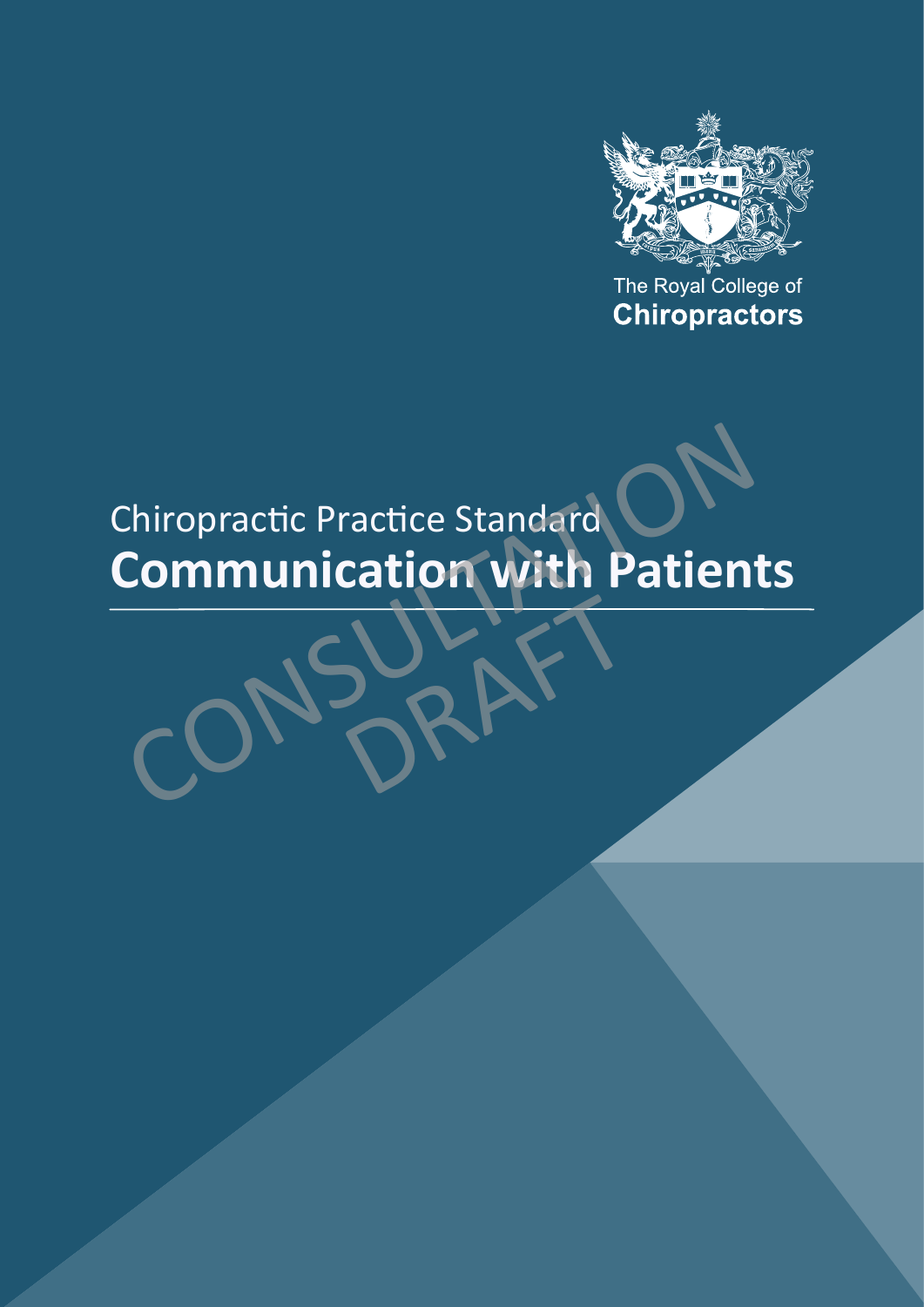CONSULTATION DRAFT

# Chiroprac�c Prac�ce Standard **Communication with Patients**

© The Royal College of Chiropractors 2022

The Royal College of Chiropractors Chiltern House 45 Station Road Henley-on-Thames RG9 1AT

T: 01491 340022 E: admin@rcc-uk.org W: www.rcc-uk.org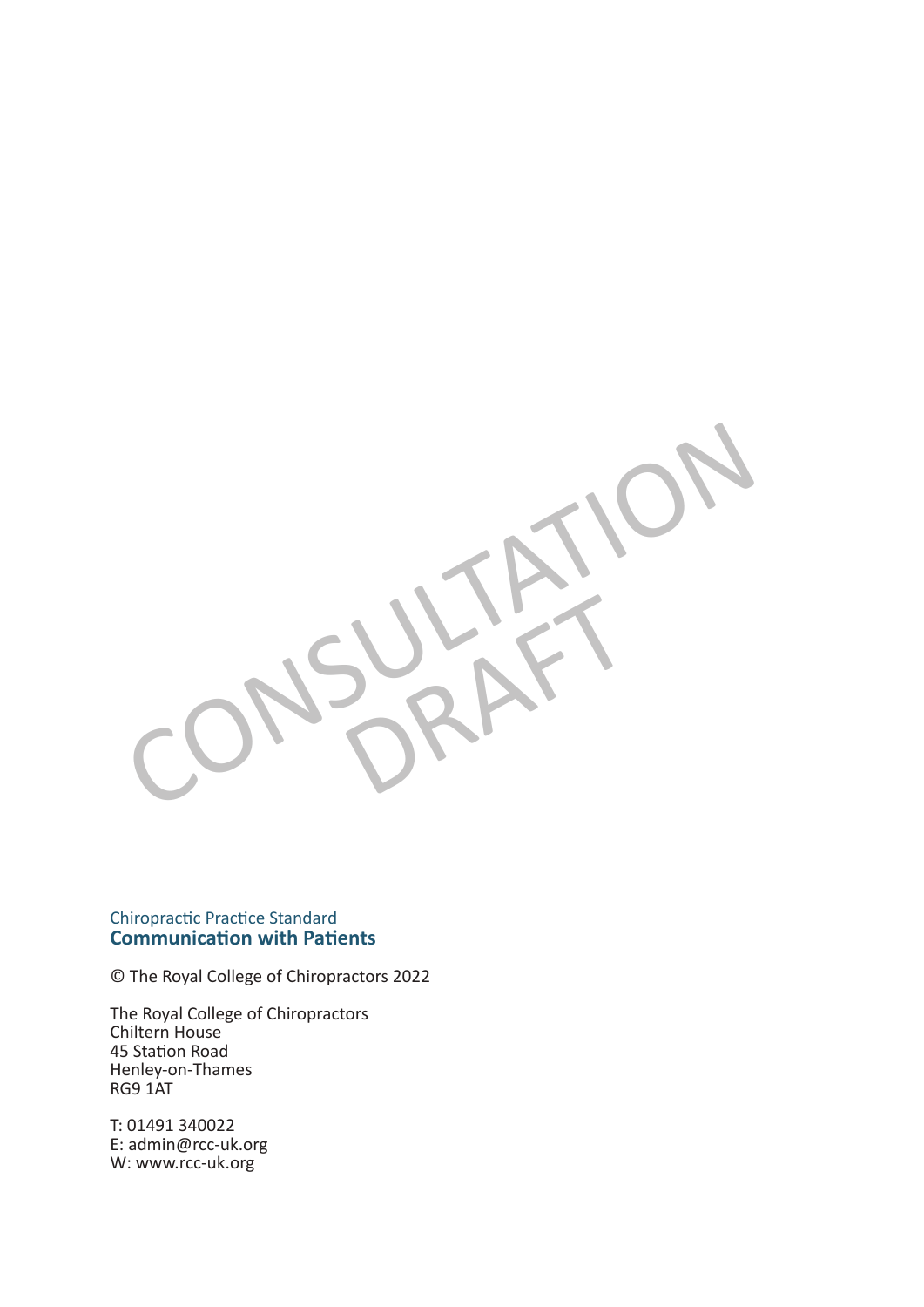# **Contents**

| <b>Development Group</b>                         | 4  |
|--------------------------------------------------|----|
| <b>About this Chiropractic Practice Standard</b> | 5  |
| 1. Key Aspects of Communication                  | 6  |
| 2. Clinical Aspects                              | 6  |
| 2.1 Taking a Case History                        | 6  |
| 2.2 Physical Examination                         | 7  |
| 2.3 Report of Findings and Care Planning         | 8  |
| 2.4 Informed Consent                             | 9  |
| 2.5 Treatment, Reassessment & Referral           | 10 |
| <b>3. Professional Duties</b>                    | 11 |
| 3.1 Patient Information                          | 11 |
| 3.2 Personal Behaviours                          | 11 |
| 3.3 Patient Needs and Preferences                | 12 |
| 3.4 Confidentiality                              | 12 |
| 3.5 Advertising                                  | 13 |
| 3.6 Complaints                                   | 13 |
| 3.7 Duty of Candour                              | 14 |
| 3.8 Professional Boundaries                      | 14 |
| <b>References</b>                                | 15 |
|                                                  |    |
|                                                  |    |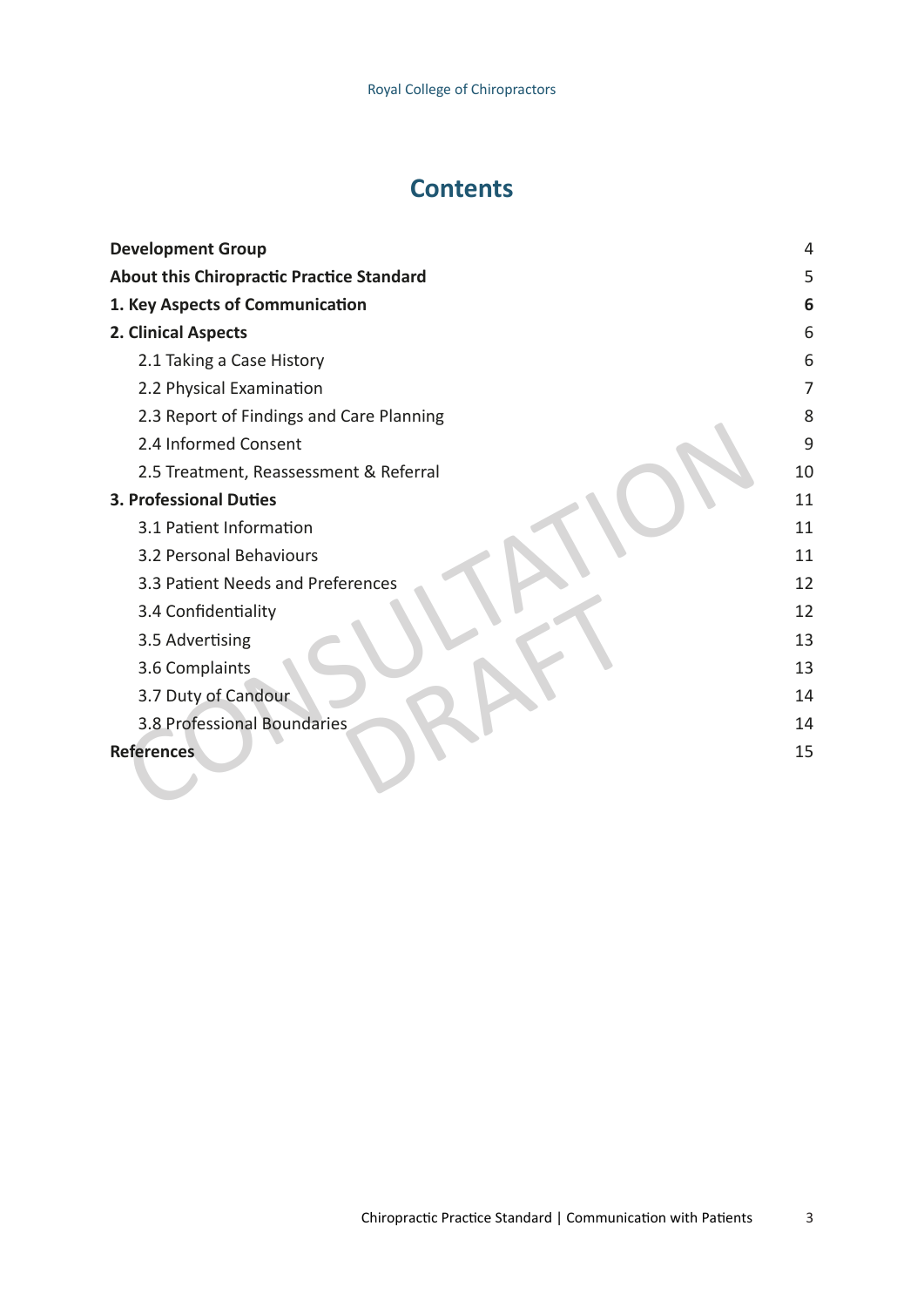# **Development Group**

<span id="page-3-0"></span>Phillip Jones MRCC, LRCC (Pain) - Lead, RCC Chiropractic Practice Standards

Warten Worellin FRCC, MRCC (Pain) Chris Chippendale MRCC, LRCC (Pain) Rob Finch FRCC (Hon) Tom Greenway FRCC (Sport) Mark Gurden FRCC (Pain), LRCC (Sport) Marcel Morelli FRCC (Sport), MRCC (Pain) Stuart Smellie FRCC, MRCC (Pain)

DRAFT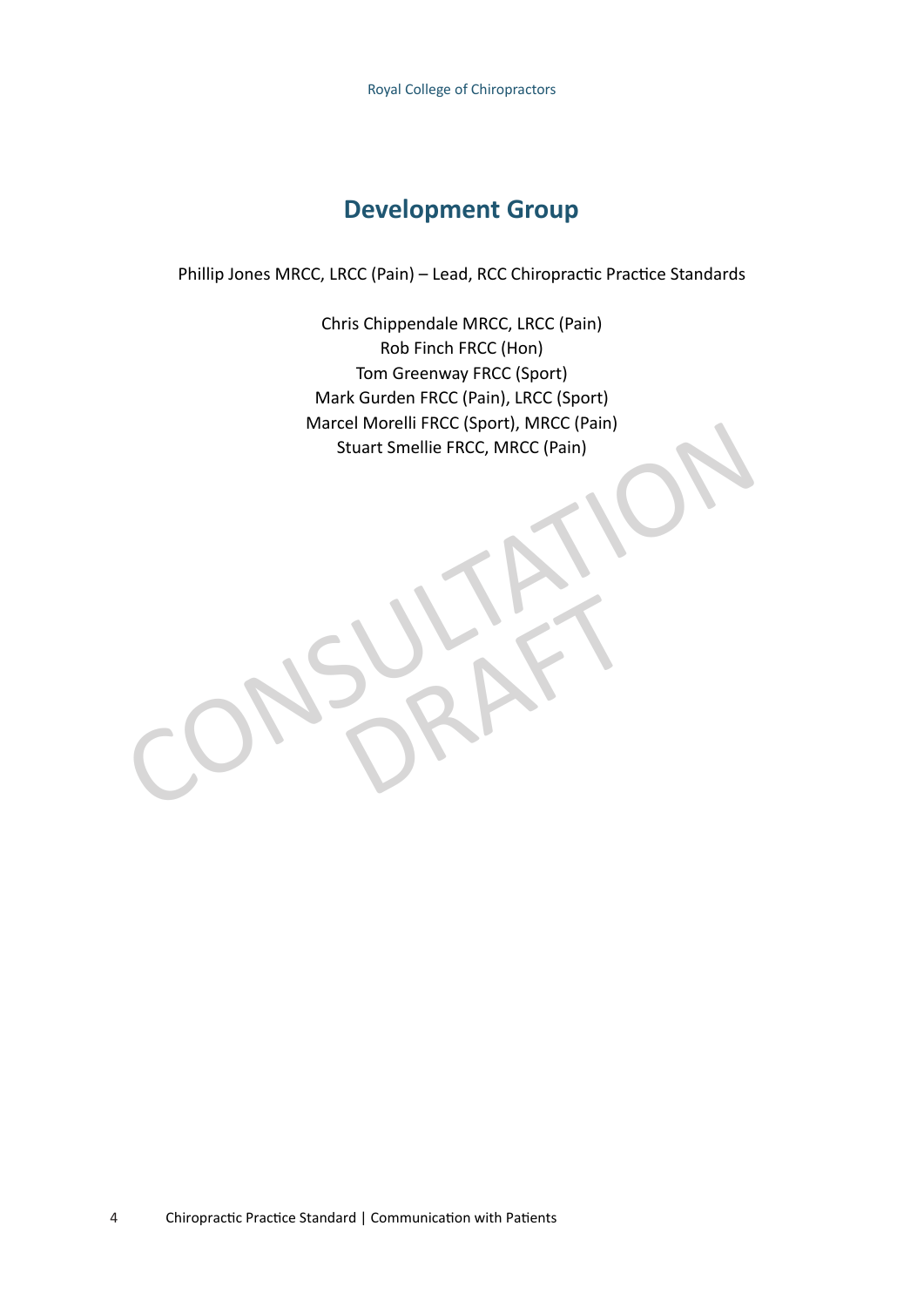# **About this Chiropractic Practice Standard**

<span id="page-4-0"></span>The Royal College of Chiropractors' Clinical Prac�ce Standards are evidence-based documents designed to help chiropractors meet their obligations in the provision of patient care and/or the governance of their services. For each area of practice, they:

- Highlight relevant elements of the General Chiropractic Council's Code as requirements
- Provide expected standards of practice informed by evidence, and
- Provide additional helpful guidance
- Provides a benchmark for normal practice

This clinical practice standard is concerned with communication with patients.

• Provides a benchmark for normal practice<br>
ins clinical practice standard is concerned with communication with patients.<br>
cood communication is the correctores of a chiropractor's interaction with their patien<br>
e GCC's Co Good communication is the cornerstone of a chiropractor's interaction with their patients. The GCC's Code requires chiropractors to communicate properly and effectively with patients in order to establish and maintain a professional relationship and encourage patients to take an informed role in their care.

lights the principles and expected stand This Clinical Practice Standard focuses on those areas of chiropractic practice where good communication is key, and highlights the principles and expected standards of practice in a chiropractic care setting.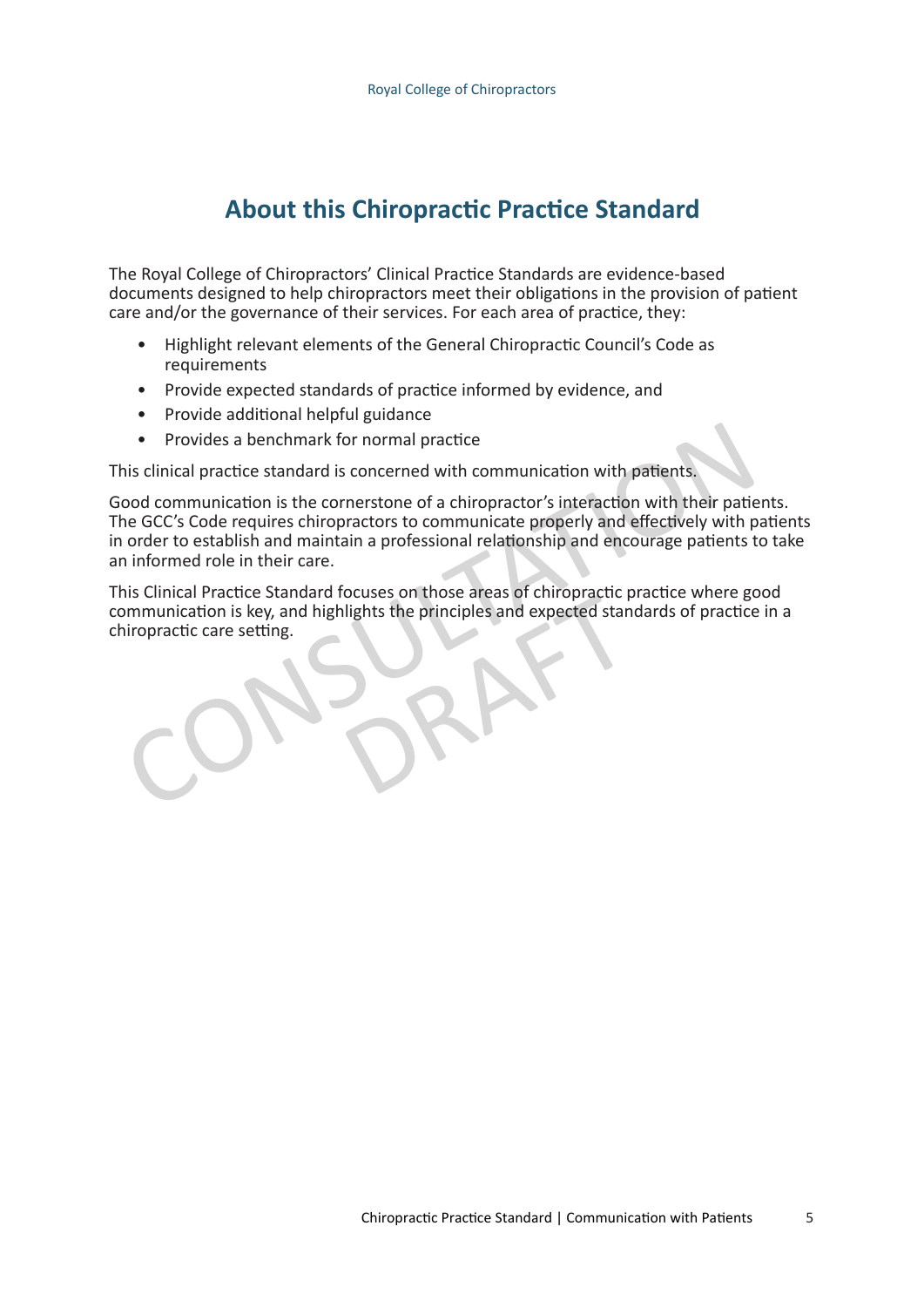# <span id="page-5-0"></span>**1. Key Aspects of Communication**

#### *Requirements*

- Chiropractors must take account of their patients' communication needs and preferences (F4: The Code, GCC).
- Chiropractors must listen to, be polite and considerate at all times with patients (F5: The Code, GCC).
- Chiropractors must listen to patients and acknowledge their views and decisions whilst treating patients fairly and without discrimination and recognise diversity and individual choice (A1, A4: The Code, GCC).

#### *Expected Standards of Prac�ce*

- Demonstrate empathy and compassion while using effective verbal and non-verbal interpersonal skills to communicate clearly, effectively and sensitively with patients.<sup>1</sup>
- For all communications, ensure that factors such as physical or learning disabilities, sight, speech or hearing problems and difficulties with reading, understanding or speaking English are addressed so that the patient is able to participate as fully as possible in consultations and care.<sup>2</sup>
- Demonstrate empathy and compassion while using effective verbal and non-vert<br>
interpersonal skills to communicate clearly, effectively and sensitively with patier<br>
 For all communications, ensure that factors such as p • Adapt how you engage with others (including those with cognitive and sensory impairments) through using different verbal and non-verbal communication styles, and in ways that are responsive to individuals' communication and language needs and preferences.<sup>1</sup>
	- Respond to individuals' communication and information needs and support the use of accessible information as needed, accessing interpreters as required. $1$
	- ponsive to individuals' communication<br>communication and information needs<br>in as needed, accessing interpreters as r<br>llect, and the use of idiom are considered<br>the and be sure to avoid the use of jargo<br>curage questions.<sup>2</sup><br> • Ensure that accents, dialect, and the use of idiom are considered when considering how best to communicate and be sure to avoid the use of jargon so to aid patient understanding and encourage questions.<sup>2</sup>
	- Maintain eye contact (if culturally appropriate), position yourself at the same level as the patient and ask how the patient wishes to be addressed and respect this .<sup>2</sup>
	- Listen to and discuss any fears or concerns the patient has in a non-judgemental and sensitive manner.<sup>2</sup>
	- Seek to strengthen therapeutic relationships through validation of your patient's views or behaviours, and provide reassurance that you will work with the patient to achieve the best outcome.

# **2. Clinical Aspects**

# **2.1 Taking a Case History**

# *Requirements*

• Chiropractors are required to obtain and document an appropriate case history for each patient 'using suitable methods to draw out the necessary information' (C1: The Code, GCC). They must 'listen to patients and acknowledge their views and decisions' (A1: The Code, GCC).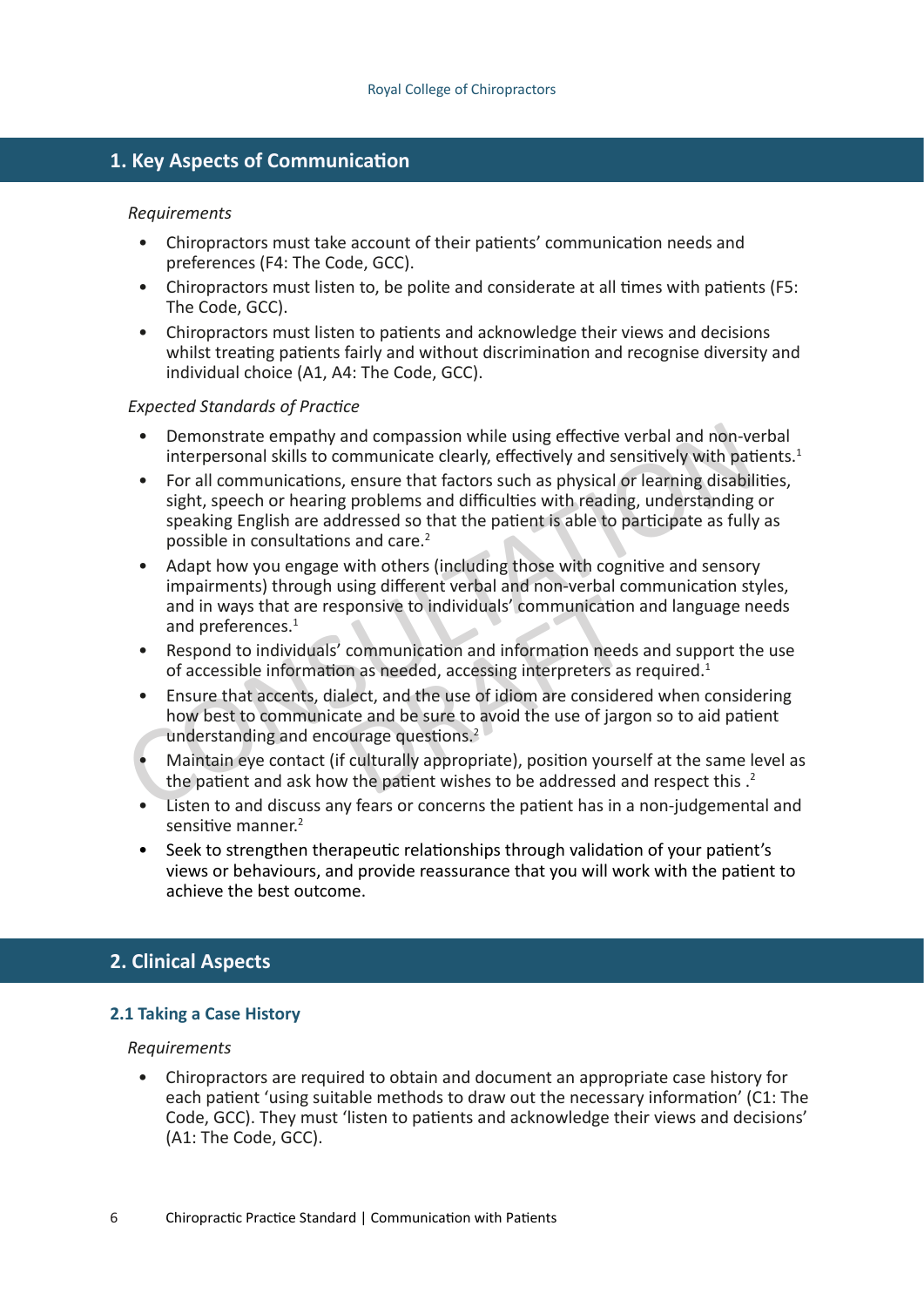# <span id="page-6-0"></span>**Expected Standards of Practice**

- Ensure that the environment in which you discuss confidential and sensitive matters with a patient is conducive to such discussions and that privacy is respected throughout.<sup>2</sup>
- Apply active listening techniques listening and communicating are two-way, active processes.<sup>1</sup>
- $\bullet$  Use open-ended questions to encourage discussion.<sup>2</sup>
- Listen to and address any health beliefs, concerns and preferences that the patient has, and be aware that these affect how and whether they engage with treatment.<sup>2</sup>
- Modify conversations to optimise engagement and understanding, informed by assessing individuals' and carers levels of activation and health literacy.<sup>1</sup>

# *Guidance*

- Body position and posture can be used to show intention. Well-maintained posture, an open body position and good eye contact portray good intention and engagement. Slouching, facing away from your patient and looking disinterested may all be perceived as disengagement.
- Communicate clearly and sensitively with patients, especially when discussing sensitive issues e.g. cauda equina questions relating to bladder and bowel habits.
- Open-ended questions can encourage discussion and assist in developing therapeutic alliance. It may be necessary for chiropractors to modify conversations to optimise engagement and understanding. Modifications should avoid jargon and over complicated explanations. $1$
- Body position and posture can be used to show intention. Well-maintained post<br>an open body position and good eye contact portray good intention and engager<br>slouching, facing away from your patient and looking disinterest standing. Modifications should avoid jans.<sup>1</sup><br>Draws your attention and acknowledge w<br>cessary information for a full assessmer<br>low flags and understand individual pat<br>ent's goals fully, as well as the emotionary<br>oughts and • Use active listening to focus your attention and acknowledge what the patient is saying so to gain the necessary information for a full assessment, including  $i$ dentification of red/yellow flags and understand individual patient goals.<sup>1</sup> Take the time to explore the patient's goals fully, as well as the emotional impact of their condition.
	- Explore the patient's thoughts and beliefs around their current condition, what has caused it, and their expectations regarding care.
	- Summarise the key points of the conversa�on back to the pa�ent using suitable language, allowing them to correct any errors in your summary.
	- Consider keeping clinical notes brief when listening so as to allow good conversational flow and maintain engagement, however you should allow time later to expand notes if necessary. If histories are par�cularly complex it may be suitable to ask patients to pause briefly so that you can make notes, but you should highlight this is to ensure you have all the information you need and nothing gets missed.

# **2.2 Physical Examination**

# *Requirements*

- When carrying out a physical examination, chiropractors 'must document the results of the examination in the patient's records and fully explain these to the patient' (C2: The Code, GCC).
- If undertaken, all investigations must be consented to by the patient and chiropractors must ensure that investigations are appropriate, in the patient's best interests and minimise risk to the patient (C8: The Code, GCC).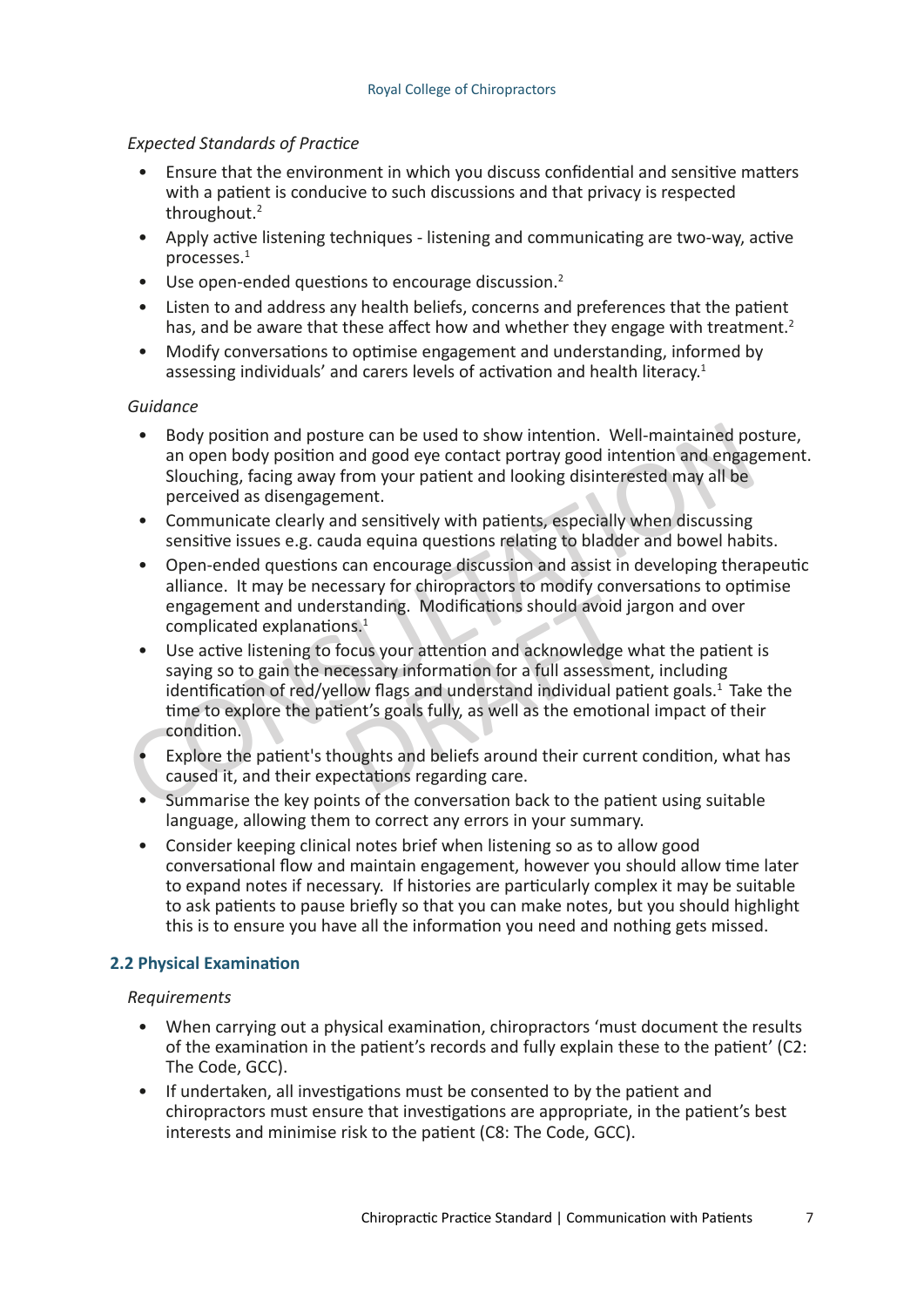<span id="page-7-0"></span>• If the assessment or care might be considered intimate or where the patient is a child or a vulnerable adult, consider and explain the need, during the assessments and care, for another person to be present to act as chaperone (D4: The Code, GCC).

# *Expected Standards of Prac�ce*

- Chiropractors should be able to appropriately obtain individuals' consent to physical examination, respect and maintain their privacy, dignity and comfort, as far as practicable, and comply with infection prevention and control procedures. $1$
- Chiropractors should be able to use their communication skills to aid adaptations to their prac�ce so to meet the needs of different groups and individuals (including those with particular needs such as cognitive impairment or learning disabilities). working with chaperones, where appropriate. The patient should remain informed of what is happening throughout. $1$

# *Guidance*

• Risk stratification tools form a part of non-verbal communication between chiropractor and patient.<sup>3</sup> These include examples such as STarT Back<sup>4</sup>, Bournemouth Questionnaire<sup>5a,5b</sup> and MYMOP<sup>6</sup> which can assist in patient assessment and shared decision making when deciding appropriate levels of care with the patient.

# **2.3 Report of Findings and Care Planning**

# *Requirements*

- Chiropractors must fully explain clinical assessment findings to the patient and document the results of the examination in the patient's records (C2: The Code, GCC).
- Information should be shared with the patient in an accurate, relevant and clear way to enable the patient to make informed decisions about their health needs and relevant care options (E1: The Code, GCC).
- Guidance<br>
 Risk stratification tools form a part of non-verbal communication between<br>
chicopractor and patient.<sup>3</sup> These include examples such as STarT Back<sup>4</sup>, Bournem<br>
Questionnaire<sup>5a,5b</sup> and MYMOP<sup>6</sup> which can assist r explain clinical assessment findings to<br>f the examination in the patient's record<br>hared with the patient in an accurate, r<br>make informed decisions about their h<br>1: The Code, GCC).<br>uss with patients different care options Chiropractors must discuss with patients different care options, including alternatives and the role of other healthcare professionals even if these are not provided locally, together with the risks and benefits and efficacy of different approaches (F1: The Code, GCC).
	- Chiropractors should encourage patients to ask questions to aid understanding and allow for informed consent. You must answer fully and honestly, bearing in mind patients are unlikely to possess clinical knowledge (F1: The Code, GCC).
	- Develop, apply and document a diagnosis and plan of care in full agreement with the patient. All subsequent modifications to the plan of care must be discussed and agreed with the patient and properly documented (C4: The Code, GCC). Select and apply appropriate evidence-based care which meets the preferences of the patient at that time (C5: The Code, GCC).

# **Expected Standards of Practice**

- Summarise information to ensure the patient has understood the most important information. $2$
- Avoid using jargon. Use words the patient will understand, define unfamiliar words and confirm understanding by asking questions. $2$
- Convey information and discuss issues in ways that avoid negative descriptors and assumptions. $1$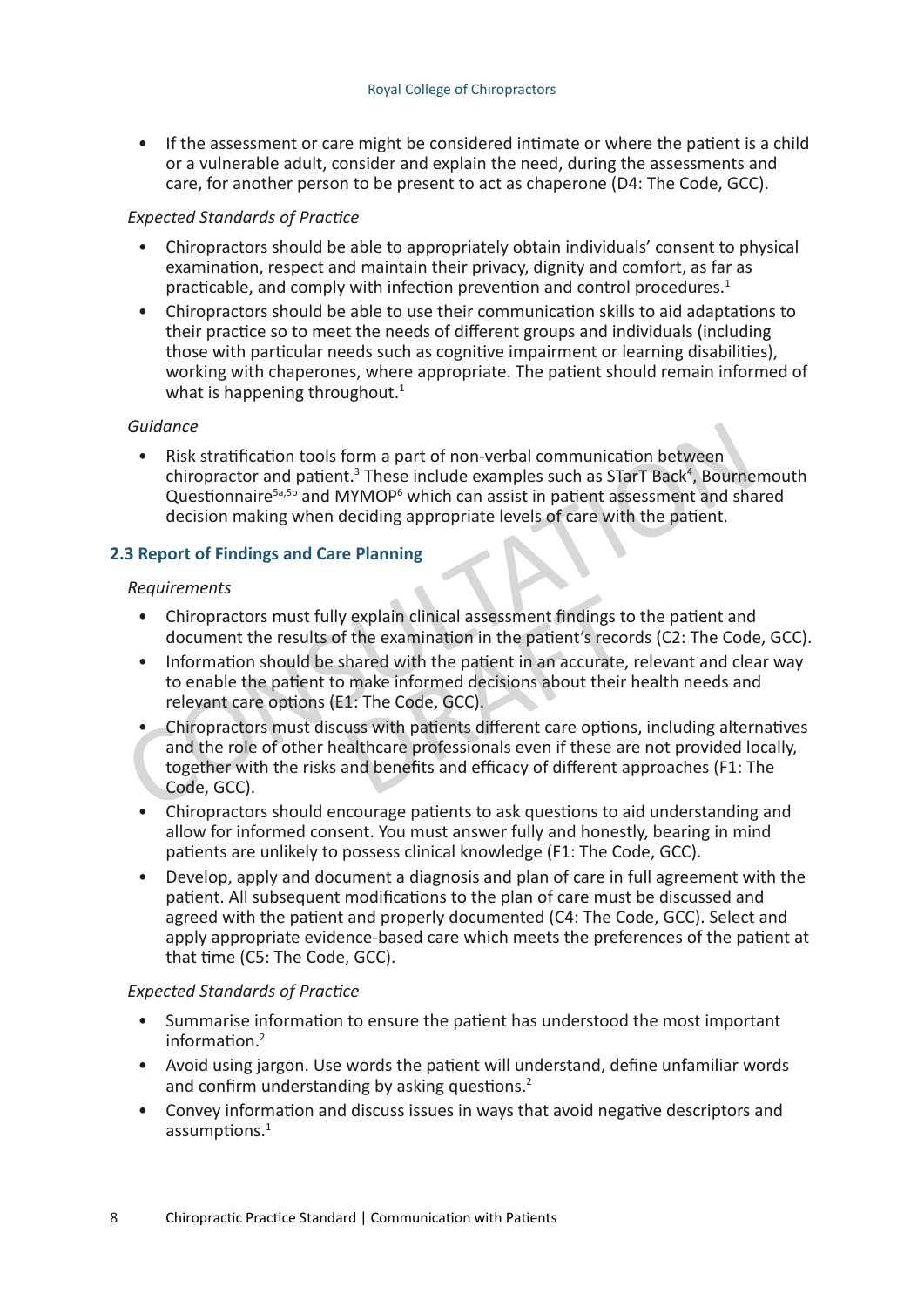- <span id="page-8-0"></span>• Give the patient information, and the support they need, to make use of the information, in order to promote their active participation in care and selfmanagement.<sup>2</sup>
- Discuss personalised risk, benefits and consequences in the context of each person's life and what matters to them.<sup>7</sup> If valid and reliable information on risk, benefit and consequence specific to the person is not available, continue to use shared decision making.<sup>7</sup>
- Give the patient information about relevant treatment options even if these are not provided locally.<sup>2</sup>
- Make a joint decision or plan about the treatment or care, and agree together when this will be reviewed. Keep records of what care and support has been agreed, which is later reviewed.7,8

# **2.4 Informed Consent**

#### *Requirements*

- Requirements<br>
 Chiropractors must share with the patient accurate, relevant and clear informationable the patient to make informed decisions about their health needs and relate care options. You must also take into consi • Chiropractors must share with the patient accurate, relevant and clear information to enable the patient to make informed decisions about their health needs and relevant care options. You must also take into consideration a patient's capacity to understand (E1: The Code, GCC)
	- Obtain and record consent from a patient prior to starting their care and for the plan of care (E2: The Code, GCC)
	- that they continue to give their consent<br>
	C). and that consent of a patient is volur<br>
	undue influence (E4: The Code, GCC)<br>
	and they have the right to change their<br>
	ay include withdrawing consent for an e<br>
	crimination or fi • Check with the patient that they continue to give their consent to assessments and care (E3: The Code, GCC). and that consent of a patient is voluntary and not under any form of pressure or undue influence (E4: The Code, GCC)
	- Ensure patients understand they have the right to change their mind at any time (F2: The Code, GCC). This may include withdrawing consent for an element or all care without judgement, discrimination or financial loss (A4, B6, E3, E4: The Code, GCC).
	- Check regularly with the patient that they continue to give their consent to assessments and care (E3: The Code, GCC).
	- Seek parental consent first if a child is to be seen without someone else being present, unless the child is legally competent to make their own decisions (E5: The Code, GCC).

# *Expected Standards of Prac�ce*

- Provide information in the patients preferred format to assist in decision making, gaining informed consent and goal setting. $7$
- Engage with individuals and carers and respond appropriately to questions and concerns about their MSK condition and its impact on their current situation and potentially in the future. $1$
- Accept and acknowledge that people may vary in their views about balance of risks, benefits and consequences of treatments, and that they may differ from those of their healthcare professionals.<sup>7</sup>
- Take reasonable care to ensure that the patient is aware of any material risks involved in any recommended treatment, and of any reasonable alternative or variant treatments.<sup>9, 10</sup>
- Ensure the patient remains informed especially in the event of any adjustments to management including, but not limited to, introduction of new treatment modalities. $11$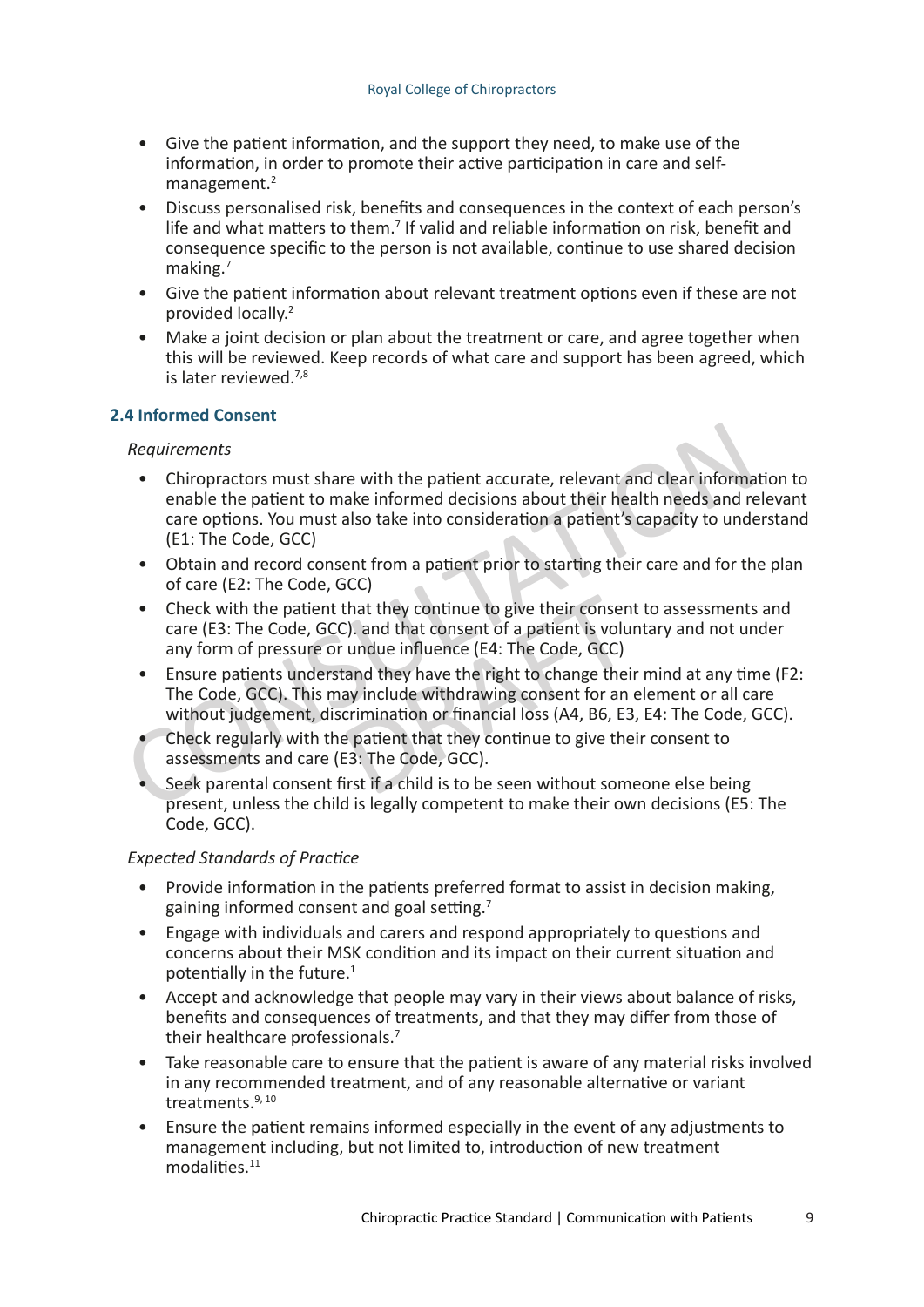#### <span id="page-9-0"></span>*Guidance*

- When discussing decisions about tests, treatments and interventions, do so in a way that encourages people to think about what ma�ers to them, and express their needs and preferences.<sup>7</sup>
- Ask the patient if they want to involve family members, friends, carers or advocates to assist in active engagement, help make decisions about their care and remember information provided during consultations.<sup>7</sup>
- Your advisory role involves talking to the patient to make sure they understand the risks and benefits of their treatment, so that they can make an informed decision. Simply providing the information or getting a signature on a consent form may not be enough to evidence proper consent, but can be helpful as part of the consent process.<sup>9</sup>

#### **2.5 Treatment, Reassessment & Referral**

#### *Requirements*

- Always obtain a patient's consent if it becomes necessary for the purposes of examination and treatment during care, for you to adjust and/or remove items of the patient's clothing (E6: The Code, GCC).
- Requirements<br>
 Always obtain a patient's consent if it becomes necessary for the purposes of<br>
examination and teatment during care, for you to adjust and/or remove items o<br>
patient's clothing (E6: The Code, GCC).<br>
 Chiro • Chiropractors must check the effec�veness of the care and keep the plan of care under review. A more formal reassessment of the effectiveness of the plan of care must be undertaken at intervals that suit the patient and their needs. All subsequent modifications to the plan of care must be discussed and agreed with the patient and properly documented (C4: The Code, GCC).
	- n of care must be discussed and agreed<br>C4: The Code, GCC).<br>Tral procedures when making a referral<br>st include keeping the healthcare profe<br>nust obtain consent from the patient to<br>reasons for either refusing care or disco<br>in • Follow appropriate referral procedures when making a referral or a patient has been referred to you; this must include keeping the healthcare professional making the referral informed. You must obtain consent from the patient to do this (C7: The Code, GCC).
	- Jus�fy and record your reasons for either refusing care or discon�nuing care for a patient. You must explain, in a fair and unbiased manner, how they might find out about other healthcare professionals who may be able to offer care (B8: The Code, GCC).

#### *Expected Standards of Prac�ce*

- Use language sensitively to engage with the impact of persistent pain and disability on individuals' lives, including on their relationships, self-esteem and ability to participate in what they want to do (including paid and unpaid work). $1$
- Signpost individuals appropriately and effectively to sources of information and support.<sup>1</sup>

#### *Guidance*

- Consider using methods such as 'Chunk and Check' in which information in broken down into manageable pieces and checked with patients on a regular basis, rather than providing information only once. $7$
- Patient reported outcome measures (PROMs) and patient reported experience measures (PREMs) can be used to guide conversations around care and progression as well as assisting practitioners with assessment and management of a patient so to provide the most appropriate care.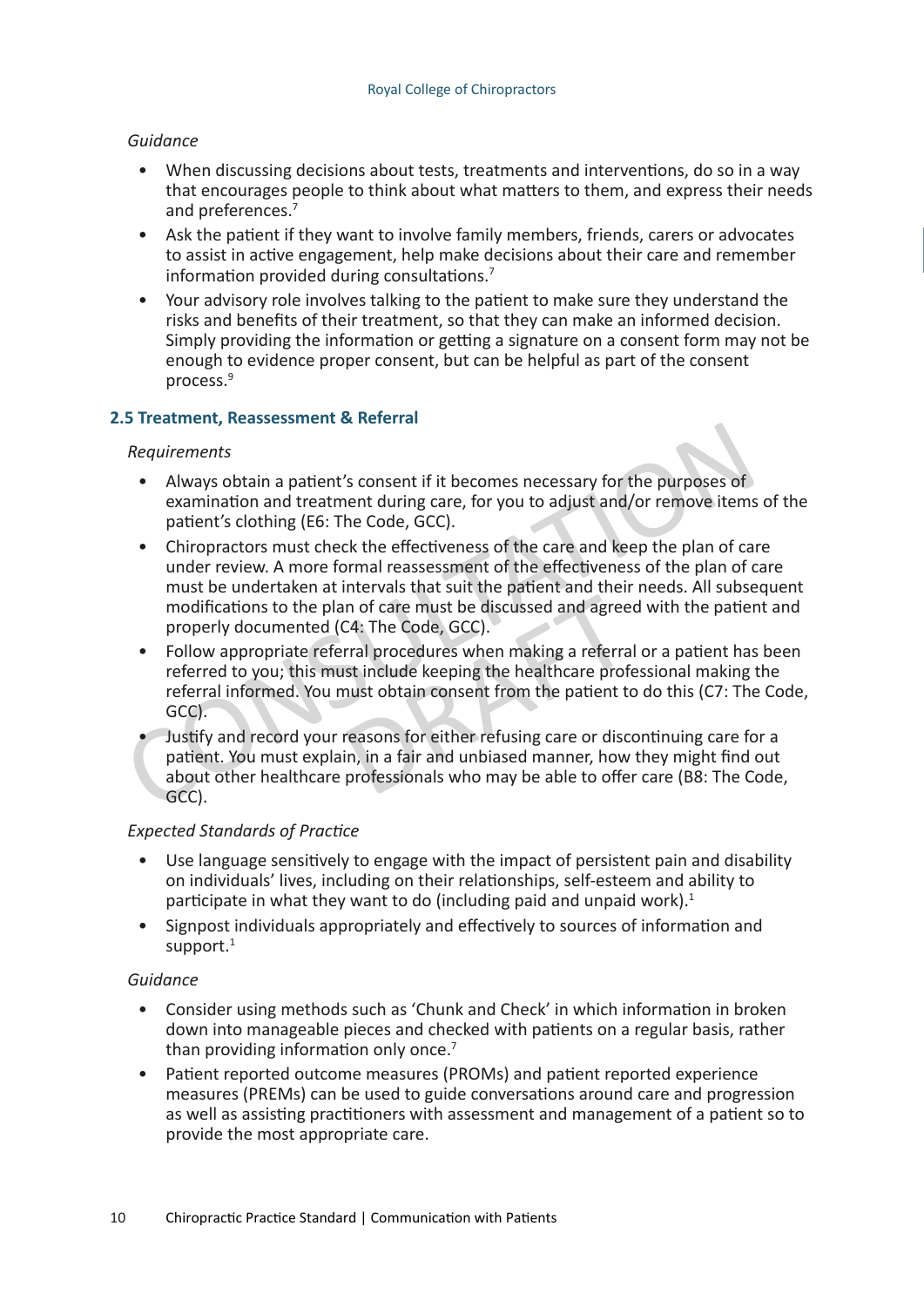<span id="page-10-0"></span>• Chiropractors should understand and be able to communicate appropriate referrals including routine, urgent and emergency referrals and use available tools to assist in this process, such as the RCC Emergency Referral Form.<sup>12</sup>

# **3. Professional Duties**

#### **3.1 Patient Information**

#### *Requirements*

- Chiropractors must provide and display clear information about their patient fees and charging policies (F2: The Code, GCC). In addition to being visible in their clinic, chiropractors might also make this information available on their clinic website.
- Chiropractors must provide information to patients about who is responsible for their care (F6: The Code, GCC), and where necessary explain the roles of clinical support staff if applicable.

#### **Expected Standards of Practice**

• Healthcare practitioners including chiropractors have a legal duty of care towards patients and so should be transparent when communicating fee structures.<sup>13</sup>

#### *Guidance*

• Chiropractors must provide information to patients about who is responsible for<br>
care (F6: The Code, GCC), and where necessary explain the roles of clinical suppor<br>
staff if applicable.<br>
Expected Standards of Practice<br>
• nd encouraged to publish fees on your was provided a reference point for patient<br>date. • It is common practice and encouraged to publish fees on your website. This may assist in transparency and provides a reference point for patients should they need to re-check fees at a later date.

# **3.2 Personal Behaviours**

# *Requirements*

• Healthcare professionals must ensure their behaviour and language is professional at all times, including outside the workplace, thus upholding and protecting the reputation of, and confidence in, their profession and justifying patient trust (B5: The Code, GCC).

# **Expected Standards of Practice**

- Use of all forms of communication, including social media and networking websites, must be appropriate and responsible.<sup>14</sup>
- Chiropractors must be polite and considerate working in partnership with colleagues, sharing skills, knowledge and experience, where appropriate, for the benefit of the patient.
- Patients and carers expect you to:
	- Introduce yourself
	- Actively listen
	- Ask open-ended questions and use the information provided to understand the patient, their problem and what it means to them
	- Acknowledge the patient, their existing management, and reassure them that what they are experiencing is understandable
	- Be non-judgemental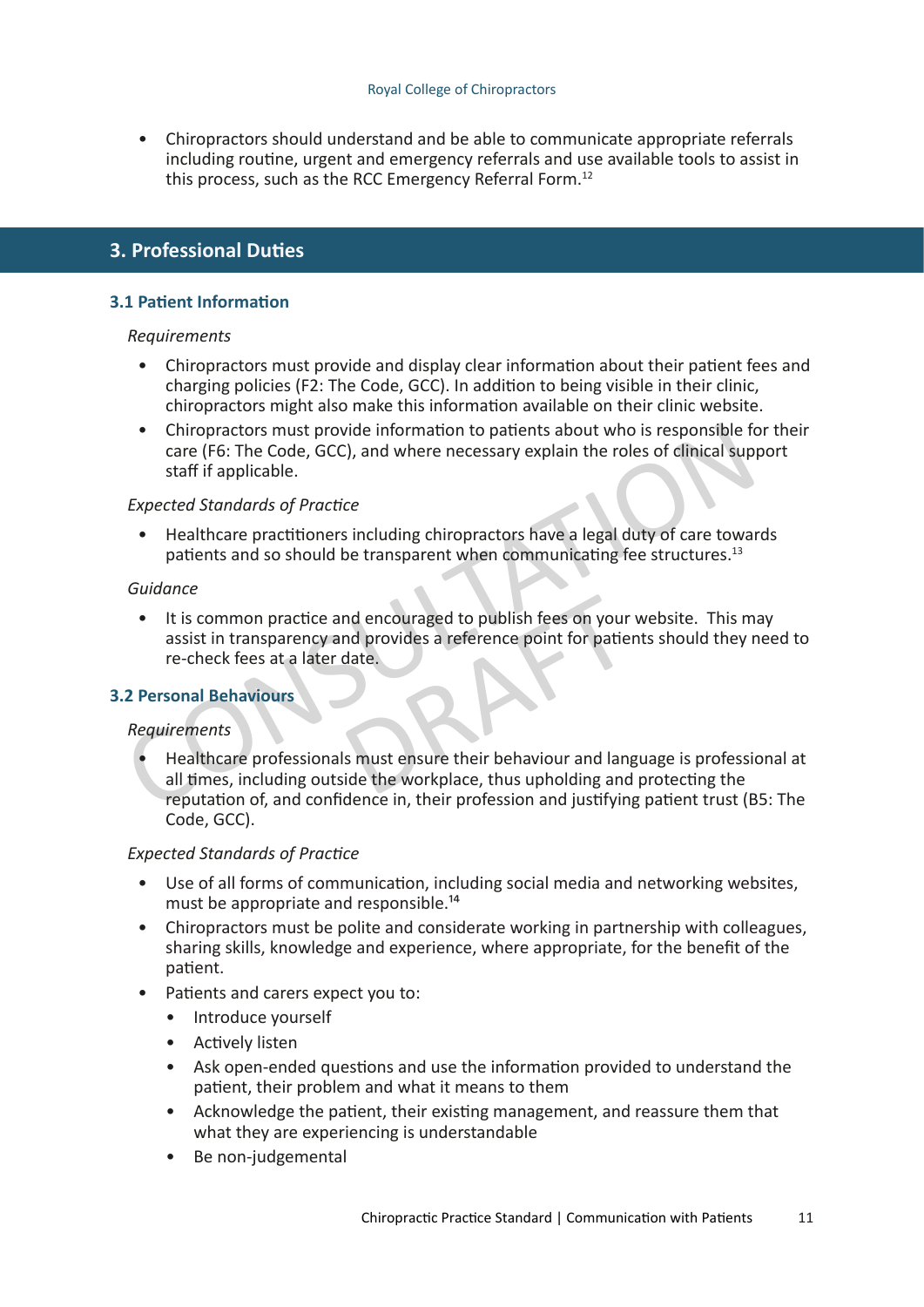- <span id="page-11-0"></span>• Check if there is anything else the patient wishes to talk about
- Give patients the opportunity to be an equal partner in the conversations
- Work with patients and carers in a way that provides mutual trust
- Sensitively allow the patient an idea of how long is available for conversation<sup>2</sup>

# **3.3 Patient Needs and Preferences**

#### *Requirements*

• Chiropractors must take into account patient communication needs and preferences (F4: The Code, GCC), being mindful of patients' privacy, dignity and cultural differences (A2: The Code, GCC) and recognising diversity and individual choice (A3: The Code, GCC).

# **Expected Standards of Practice**

- In the context of communication skills, patients and their carers expect practition<br>
 Be empathetic<br>
 Be interested in their patient, their life and what matters to them<br>
 See the patient as resourceful and capable<br> In the context of communication skills, patients and their carers expect practitioners to:
	- Be empathetic
	- Be interested in their patient, their life and what matters to them
	- See the patient as resourceful and capable
	- Explain that they want to work with the patient
	- Show respect and preserve patient dignity
	- Allow patients to tell their story from their own perspective and provide space for carers/family to do the same
	- I their story from their own perspective<br>the same<br>carers to gather information needed and<br>nowledging and respecting of the posit<br>eloing<br>stand that some of their feelings are no<br>atient might need help to continue the • Allow patients and carers to gather information needed and encourage them to ask questions
	- Be encouraging, acknowledging and respecting of the positive things the patient might have done/be doing
	- Help patients understand that some of their feelings are normal and they are not alone with them
	- Recognise when a patient might need help to continue the conversation and/or notice clues that might lead to further conversations
	- Help patients make decisions and respect these decisions
	- Sensitively bring up topics that the patient might find challenging
	- Use language and ways of working that the patient can understand and follow<sup>2</sup>

# **3.4 Confidentiality**

# *Requirements*

- Chiropractors must strictly maintain patient confidentiality when communicating publicly or privately, including in any form of social media or when speaking to or writing in the media, on social media, during talks and teaching (B4: The Code, GCC).
- Chiropractors must not disclose confidential personal information to third parties unless the patient has given their prior consent for this to happen (H1: The Code, GCC).
- Personal information should only be shared without patient consent if required to do so by law (H2: The Code, GCC).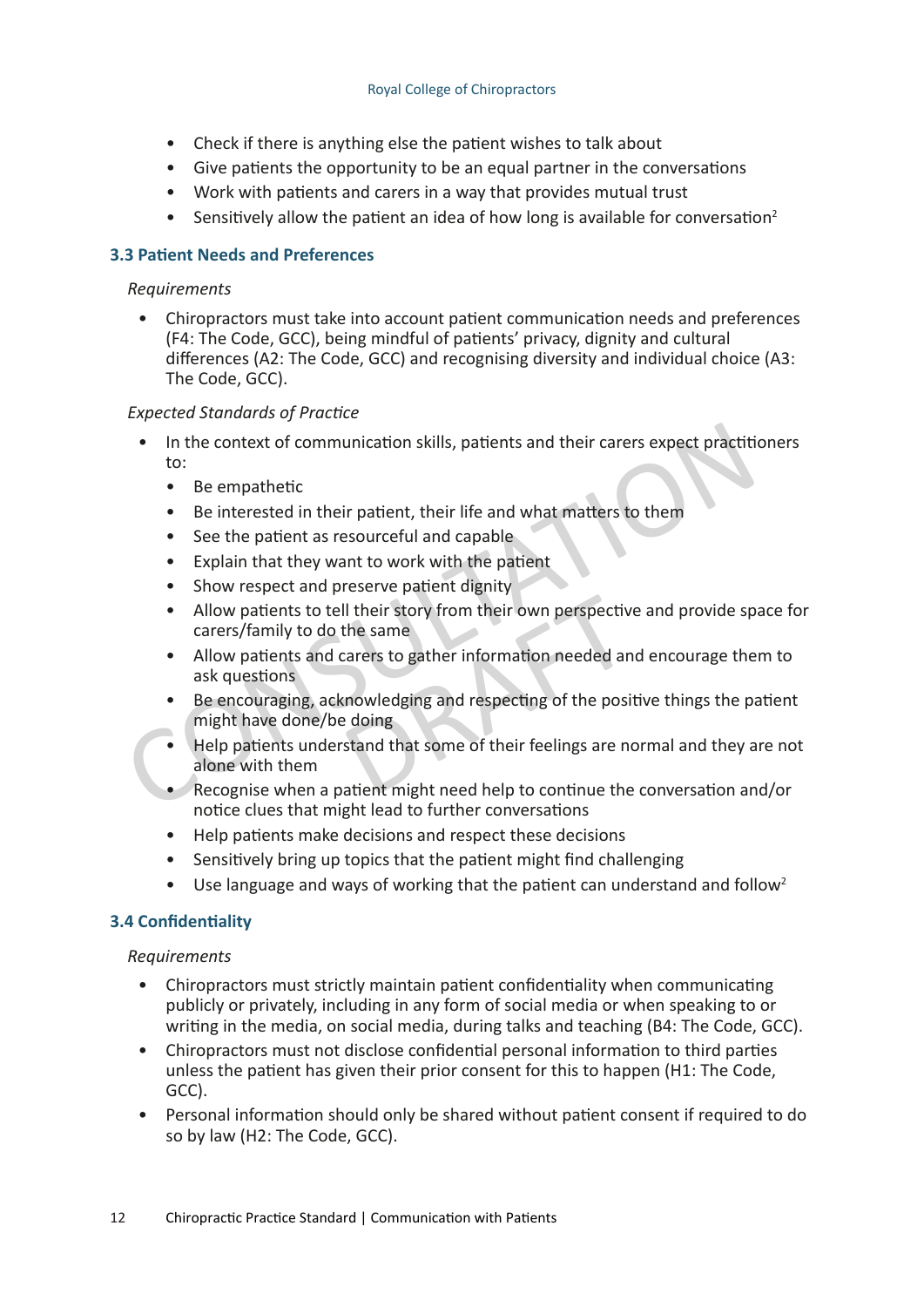# <span id="page-12-0"></span>**Expected Standards of Practice**

- As chiropractors handle patient information, much of which is sensitive, they must be registered, compliant and familiar with the Information Commissioners Office (ICO; [www.ico.org.uk\)](https://www.ico.org.uk). Further, chiropractors should ensure they remain up-to-date with any changes made by the ICO and maintain an annual ICO membership.
- Chiropractors should clearly display GDPR policies within their clinic and are advised by the ICO to make this information available on their website.

# *Guidance*

- The ICO is the UK's independent authority set up to uphold information rights in the public interest, promoting openness by public bodies and data privacy for individuals.
- If collecting any information through a website, even if only IP addresses, chiropractors are obliged to clearly display a privacy policy on their website.

# **3.5 Adver�sing**

# *Requirements*

• Chiropractors must ensure that advertising is legal, decent, honest and truthful as defined by the Advertising Standards Authority (ASA) and conforms to their current guidance, such as the CAP Code (B3: The Code, GCC).

#### *Guidance*

- 5 Advertising<br>
 Chiropractors must ensure that advertising is legal, decent, honest and truthful a<br>
defined by the Advertising Standards Authority (ASA) and conforms to their curre<br>
guidance, such as the CAP Code (B3: Th • The Advertising Standards Authority (ASA) is the UK's independent regulator of advertising across all media. The purpose of the ASA is to make advertisement responsible as it is deemed that responsible advertisements are advertising across all media. The purpose of the ASA is to make advertisements responsible as it is deemed that responsible advertisements are good for people, society and advertisers.<sup>15</sup>
	- Information specific to Chiropractic is available online including a full list of medical conditions that chiropractors can claim to treat. It is important to note that the ASA update their information regularly and their decisions are evidence-based.<sup>15</sup>
	- The Committees of Advertising Practice (CAP) consists of members who represent the advertising industry, covering advertisers, media owners and agencies. CAP offer authoritative advice and guidance on how to create campaigns that comply with ASA rules.

# **3.6 Complaints**

#### *Requirements*

- Chiropractors must have a complaints procedure and display details about how to make complaints, including patients right to refer any unresolved complaints to the GCC (F2: The Code, GCC).
- Chiropractors must be polite and considerate with patients regarding any complaints they may have (F5: The Code, GCC).

# *Guidance*

- Keep complaints procedures straightforward and up-to-date.
- Chiropractors should inform their Professional Association and/or insurer about complaints.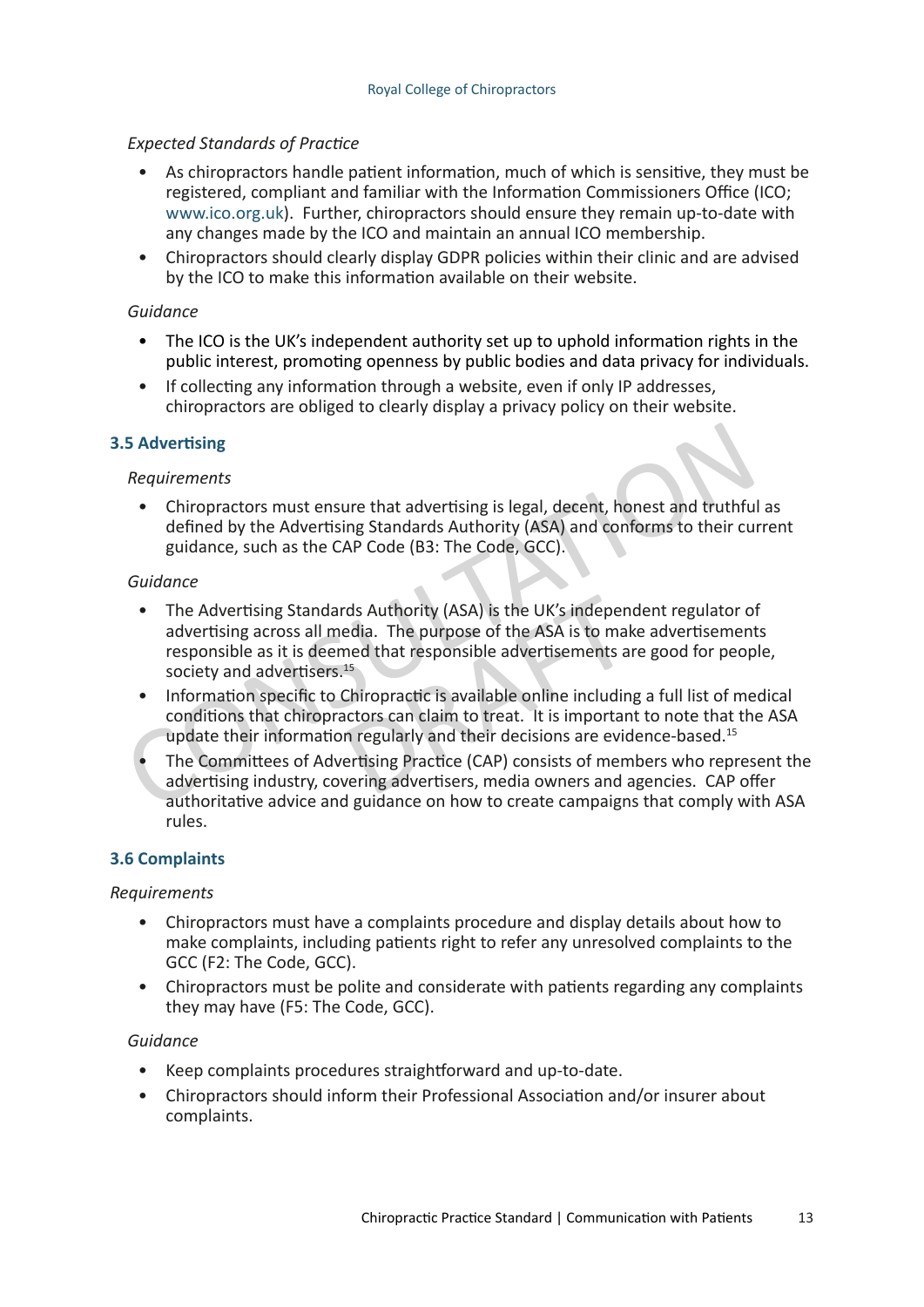# <span id="page-13-0"></span>**3.7 Duty of Candour**

#### *Requirements*

• Chiropractors have a duty of candour to be open and honest with every patient. If something goes wrong with patient care which causes, or has the potential to cause, harm or distress. You must offer an apology, a suitable remedy or support, along with an explanation as to what has happened (B7: The Code, GCC).

# *Expected Standards of Prac�ce*

- Telling patients openly and honestly that something has gone wrong with their care is an essential part of a healthcare professional's practice. The obligation to do so is known as the professional duty of candour. It can be difficult for professionals to do for a variety of reasons, but they are expected to be candid by the public and regulators.<sup>16, 17</sup>
- Every healthcare professional must be open and honest with patients when<br>something goes wrong with their treatment or care which causes, or has the<br>potential to cause, harm or distress. This means that healthcare profess • Every healthcare professional must be open and honest with patients when something goes wrong with their treatment or care which causes, or has the potential to cause, harm or distress. This means that healthcare professionals must:
	- tell the patient (or, where appropriate, the patient's advocate, carer or family) when something has gone wrong
	- apologise to the patient (or, where appropriate, the patient's advocate, carer or family)
	- explain fully to the patient (or, where appropriate, the patient's advocate, carer or family) the short and long-term effects of what has happened.<sup>18</sup>

#### *Guidance*

- d long-term effects of what has happen<br>d long-term effects of what has happen<br>ity of the incident, chiropractors should<br>rer in the first instance.<br>port and thus share the learning from a<br>, and nationally via CPiRLS.<sup>19</sup> • Depending on the severity of the incident, chiropractors should inform their association and/or insurer in the first instance.
- Chiropractors should report and thus share the learning from any clinical incidents/ near misses both locally, and nationally via CPIRLS.<sup>19</sup>

# **3.8 Professional Boundaries**

#### *Requirements*

• Chiropractors must not cross sexual boundaries and must avoid verbal and non-verbal communication that may be misconstrued or misinterpreted by a patient, staff, other healthcare professional or member of the public (D1: The Code, GCC).

# *Expected Standards of Prac�ce*

• Chiropractors must not display sexualised behaviour (acts, words or behaviour designed or intended to arouse or gratify sexual impulses or desires) towards patients and/or their carers.<sup>20</sup>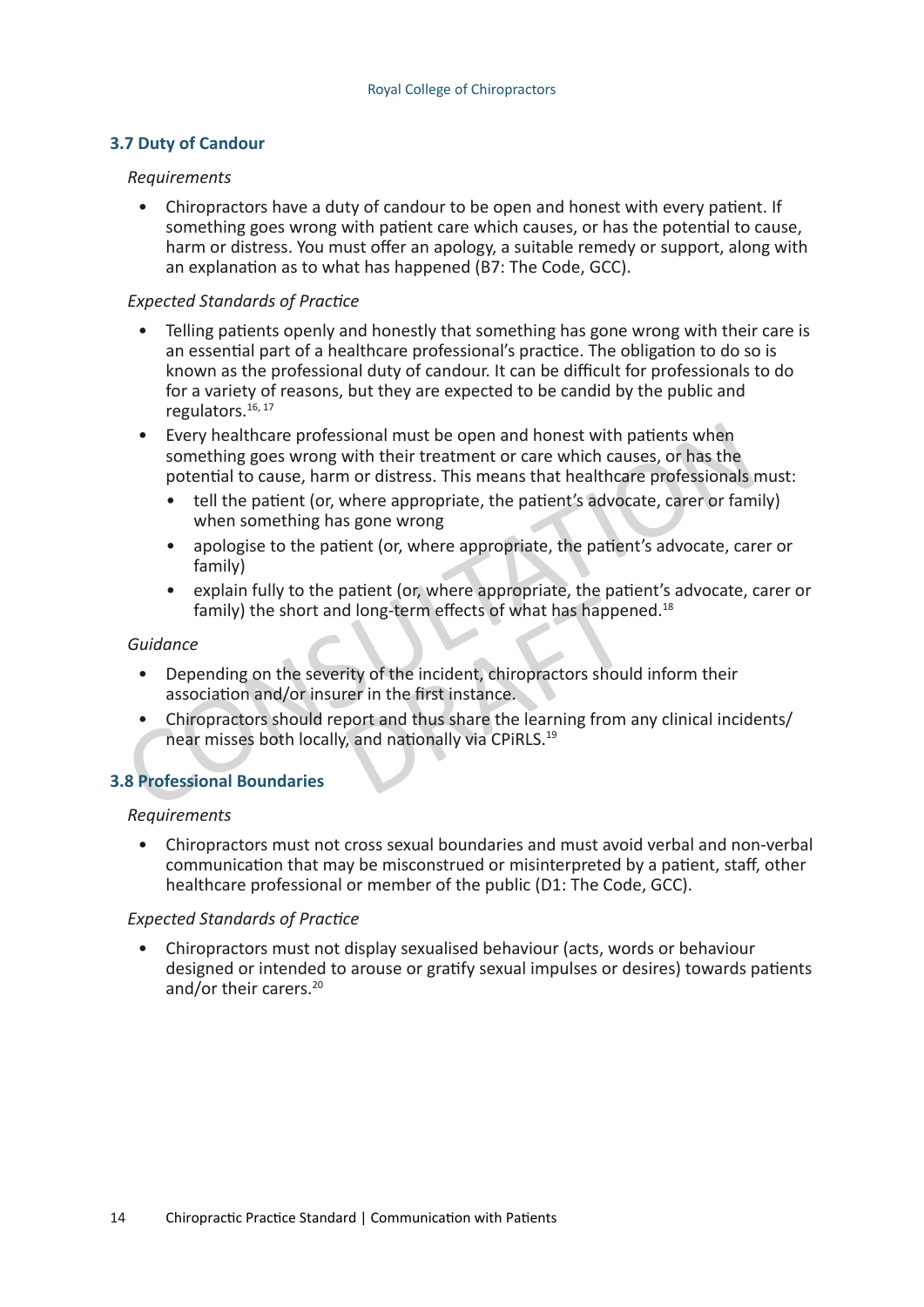# <span id="page-14-0"></span>**References**

- 1. Health Education England & NHS (2018) Musculoskeletal core capabilities framework for first point of contact practitioners. https://www.skillsforhealth.org.uk/wp-content/ [uploads/2021/01/Musculoskeletal-framework.pdf](https://www.skillsforhealth.org.uk/wp-content/uploads/2021/01/Musculoskeletal-framework.pdf) (Accessed 15 March 2022)
- 2. NICE (2012, updated 2021) Clinical Guideline 138 Patient experience in adult NHS services: improving the experience of care for people using adult NHS service https:// [www.nice.org.uk/guidance/cg138](https://www.nice.org.uk/guidance/cg138) (Accessed 23 February 2022)
- 3. NICE (2016, updated 2020) Guideline 59 Low back pain and sciatica in over 16s: Assessment and management. https://www.nice.org.uk/guidance/ng59 (Accessed 1 November 2021)
- Hill J et al (2011) Comparison of stratified primary care management for low back part<br>with current best practicle (STarT Back): a randomised controlled trial. Lancet 378 (98<br>1560-1572. https://www.thelancet.com/journals/l 4. Hill J et al (2011) Comparison of stratified primary care management for low back pain with current best practice (STarT Back): a randomised controlled trial. Lancet 378 (9802), 1560-1572. https://www.thelancet.com/journals/lancet/article/ PIIS0140-6736%2811%2960937-9/fulltext (Accessed 29 March 2022). See h�ps:// startback.hfac.keele.ac.uk/training/resources/startback-online/ (Accessed 29 March 2022).
- 5a. Bolton J and Breen A (1999) The Bournemouth Questionnaire: a short-form comprehensive outcome measure. I. Psychometric properties in back pain patients. J Manipulative Physiol Ther 22(8):503-10
- 2002) The Bournemouth Questionnaire<br>
2002) The Bournemouth Questionnaire<br>
easure. II. Psychometric properties in no<br>
25(3):141-148<br>
outcomes in primary care: a patient ge<br>
e SF-36 health survey. BMJ 312, 1016. S<br>
co.uk/mym 5b. Bolton J and Humphreys B (2002) The Bournemouth Questionnaire: A short-form comprehensive outcome measure. II. Psychometric proper�es in neck pain pa�ents. J Manipulative Physiol Ther 25(3):141-148
- 6. Paterson (1996) Measuring outcomes in primary care: a patient generated measure, MYMOP, compared with the SF-36 health survey. BMJ 312, 1016. See https:// www.meaningfulmeasures.co.uk/mymop (Accessed 29 March 2022).
- 7. NICE (2021) Guideline 197 Shared decision making https://www.nice.org.uk/guidance/ [ng197](https://www.nice.org.uk/guidance/ng197) (Accessed 11 March 2022).
- 8. Health Education England & NHS (2017) Person-Centred Approaches: Empowering people in their lives and communities to enable an upgrade in prevention, wellbeing, health. care and support https://www.skillsforhealth.org.uk/images/pdf/Person-Centred-[Approaches-Framework.pdf](https://www.skillsforhealth.org.uk/images/pdf/Person-Centred-Approaches-Framework.pdf) (Accessed 1 November 2021)
- 9. Montgomery v Lanarkshire Health Board [2015] SC 11 [2015] 1 AC 1430. https:// [www.supremecourt.uk/cases/docs/uksc-2013-0136-judgment.pdf](https://www.supremecourt.uk/cases/docs/uksc-2013-0136-judgment.pdf) (Accessed 15 March 2022)
- 10. General Chiroprac�c Council (2016) Guidance on Consent. h�ps://www.gcc-uk.org/ assets/publications/Consent\_Guidance\_2016.pdf (accessed 16 May 2022).
- 11. Regulation (EU) 2016/679 of the European Parliament and of the Council of 27 April 2016 on the protec�on of natural persons with regard to the processing of personal data and on the free movement of such data, and repealing Directive 95/46/EC (General Data Protection Regulation) (Text with EEA relevance) (OJ L 119 04.05.2016, p. 1, CELEX: [h�ps://eur-lex.europa.eu/legal-content/EN/TXT/?uri=CELEX:32016R0679](https://eur-lex.europa.eu/legal-content/EN/TXT/?uri=CELEX:32016R0679) (Accessed 15 March 2022).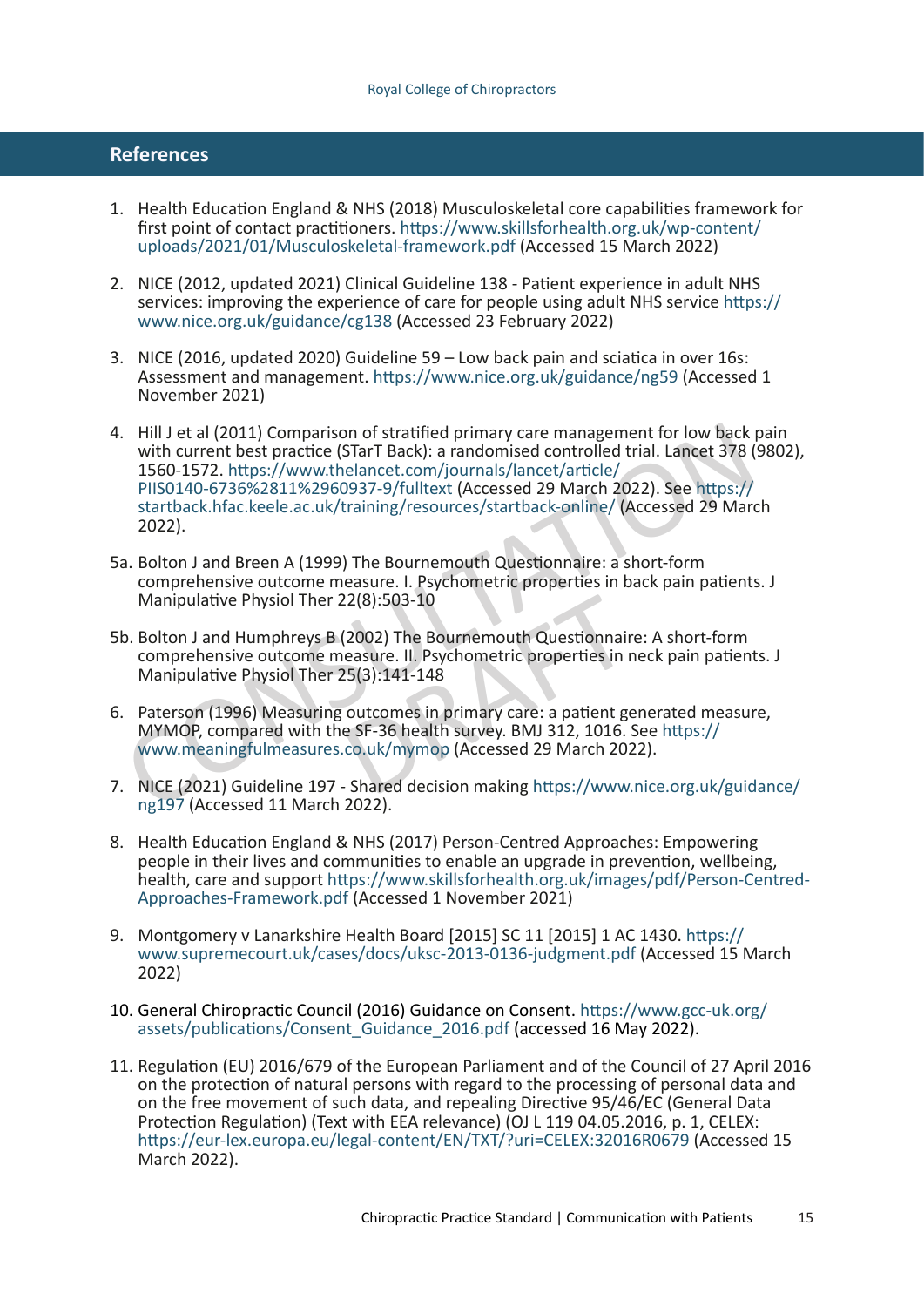- 12. Royal College of Chiropractors (2019) Emergency Referral Form version 1.0. https://rcc[uk.org/emergency-referral-form/](https://rcc-uk.org/emergency-referral-form/) (Accessed 15 March 2022)
- 13. Citizens Advice Bureau (2011) Private Health Treatment. https:// www.citizensadvice.org.uk/Global/Migrated Documents/adviceguide/h-private-health[treatment.pdf](https://www.citizensadvice.org.uk/Global/Migrated_Documents/adviceguide/h-private-health-treatment.pdf) (Accessed 29 March 2022)
- 14. General Chiroprac�c Council (2016) Guidance on the use of Social Media. h�ps:// www.gcc-uk.org/assets/publications/Use\_of\_Social\_Media\_Guidance\_2016.pdf (accessed 16 May 2022).
- 15. ASA/CAP -Health: Chiroprac�c (28 January 2020). [h�ps://www.asa.org.uk/advice-online/](https://www.asa.org.uk/advice-online/health-chiropractic.html) [health-chiroprac�c.html](https://www.asa.org.uk/advice-online/health-chiropractic.html) (Accessed 15 March 2022)
- 16. Professional Standards Authority for Health & Social Care (2019) Duty of Candour: Telling patients the truth when something goes wrong Evaluating the progress of professional regulators in embedding professionals' duty to be candid to patients. https:// www.professionalstandards.org.uk/docs/default-source/publications/research-paper/ telling-patients-the-truth-when-something-goes-wrong---how-have-professionalregulators-encouraged-professionals-to-be-candid-to-pa�ents.pdf?sfvrsn=100f7520\_6 (Accessed 15 March 2022)
- 17. General Chiroprac�c Council (2016) Guidance on Candour. h�ps://www.gcc-uk.org/ assets/publications/Candour\_Guidance\_2016.pdf (accessed 16 May 2022).
- 18. General Chiroprac�c Council, General Dental Council, General Medical Council, General Optical Council, General Osteopathic Council, General Pharmaceutical Council, Nursing and Midwifery Council, Pharmaceu�cal Society of Northern Ireland (2014) Joint statement from the Chief Executives of statutory regulators of healthcare professionals. https://www.gcc uk.org/assets/publications/ Joint statement on the professional duty of candour.pdf (Accessed 15 March 2022). paramis the truth where something goes wrong evaluating the progression procession<br>regulators in embedding professionals' duty to be candid to patients. https://<br>www.professionalstandards.org.uk/docs/default-source/publica il, General Dental Council, General Me<br>teopathic Council, General Pharmaceu<br>rmaceutical Society of Northern Irelan<br>xecutives of statutory regulators of hea<br>sets/publications/<br>rofessional\_duty\_of\_candour.pdf (Acce<br>t Reporti
- 19. Chiropractic Patient Incident Reporting and Learning system (CPiRLS) https:// www.cpirls.org (Accessed 15 March 2022).
- 20. General Chiropractic Council (2016) Guidance on maintain sexual boundaries. https:// www.gcc-uk.org/assets/publications/ Maintaining Sexual Boundaries Guidance 2016.pdf (Accessed 15 March 2022).

Reference is also made to the General Chiropractic Council's Code throughout this document:

General Chiroprac�c Council (2016, amended 2019) The Code: Standard of conduct, performance and ethics for chiropractors. https://www.gcc-uk.org/i-am-a-chiropractor/ [guidance/the-code](https://www.gcc-uk.org/i-am-a-chiropractor/guidance/the-code) (Accessed 15 March 2022).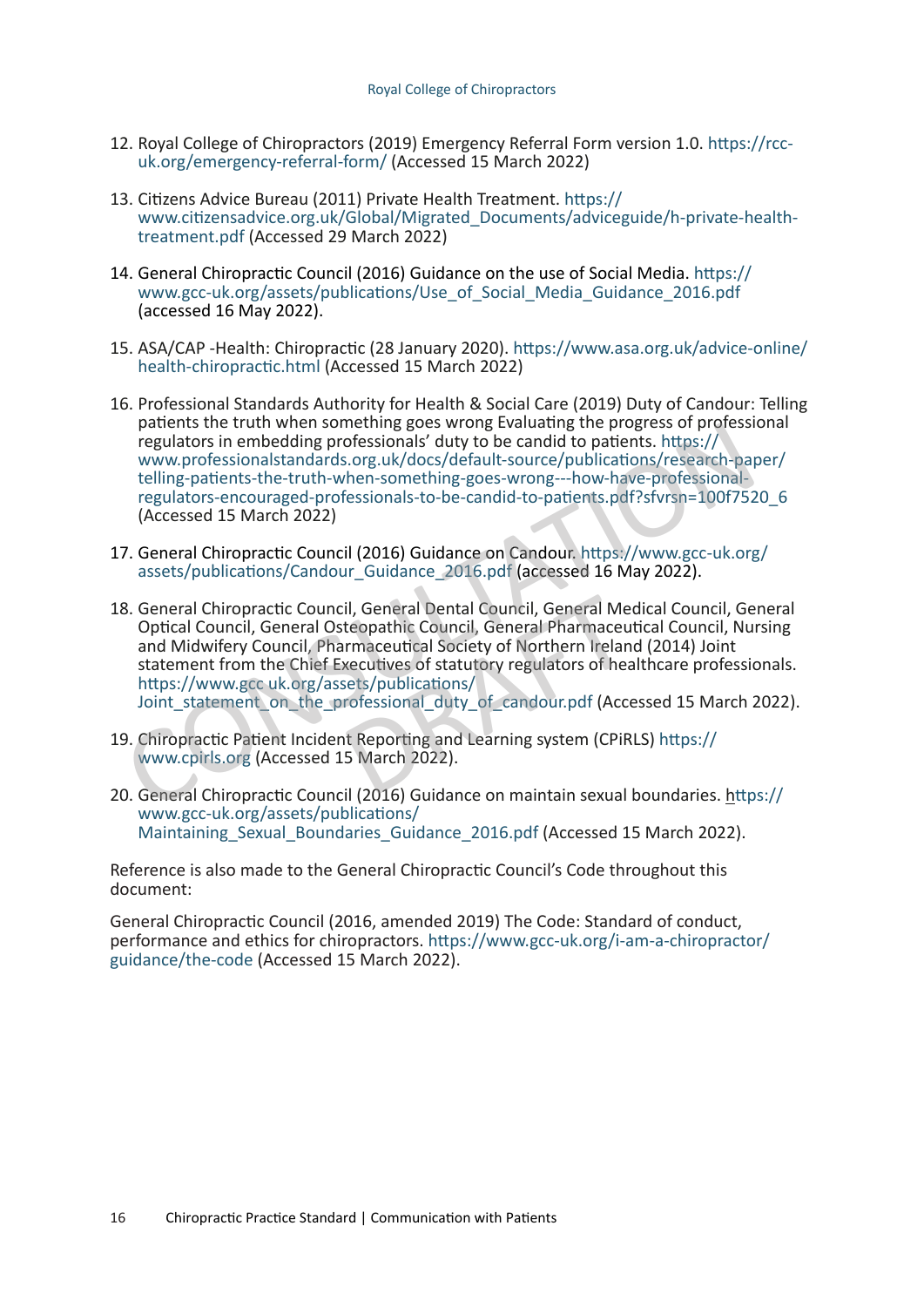